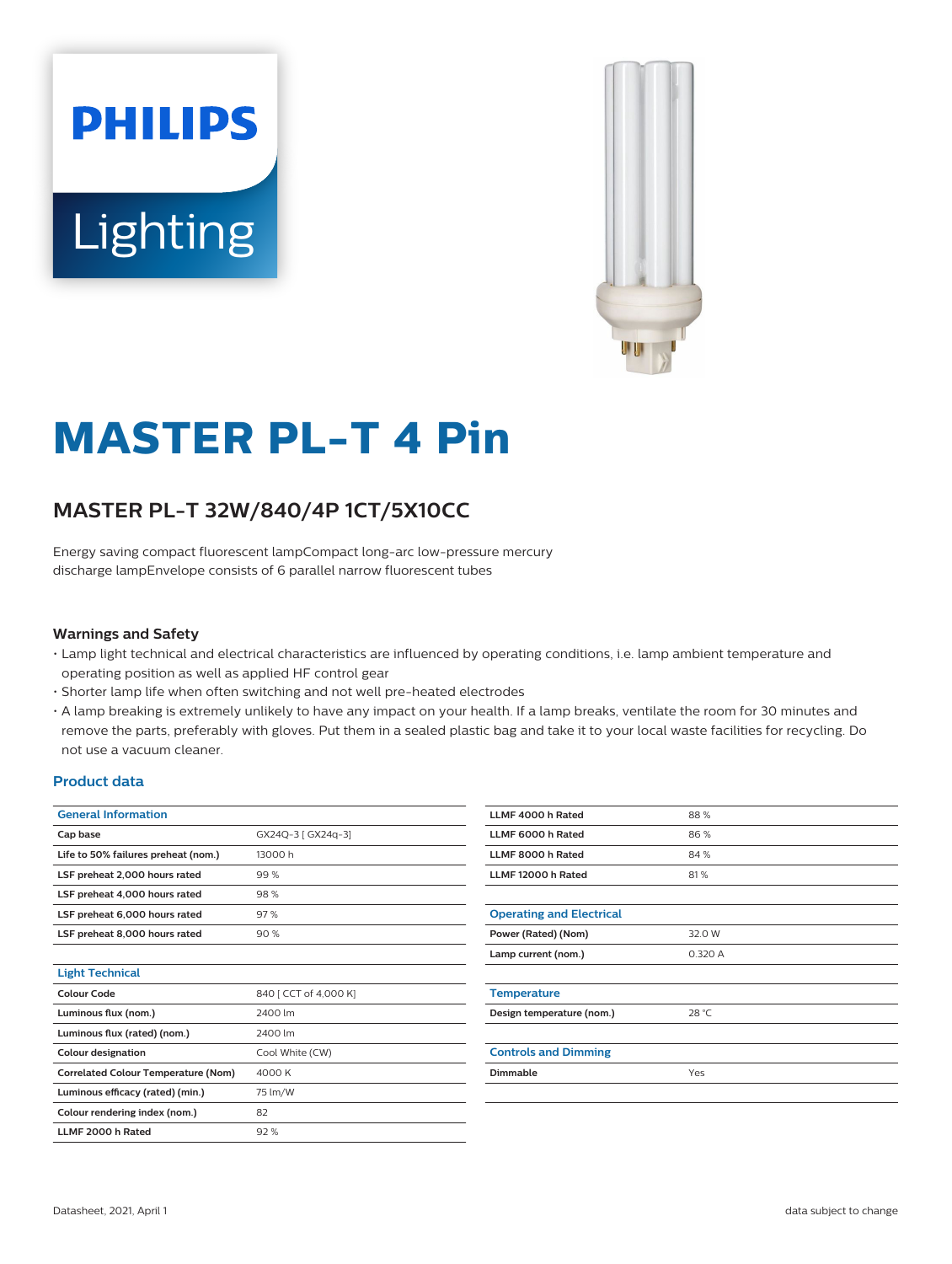## **MASTER PL-T 4 Pin**

| <b>Mechanical and Housing</b>      |                                    |
|------------------------------------|------------------------------------|
| Cap-base information               | 4P                                 |
|                                    |                                    |
| <b>Approval and Application</b>    |                                    |
| Energy efficiency label (EEL)      | Α                                  |
| Mercury (Hg) content (nom.)        | 1.4 <sub>mg</sub>                  |
| Energy consumption kWh/1,000 hours | 35 kWh                             |
|                                    |                                    |
| <b>Product Data</b>                |                                    |
| Full product code                  | 871150061131470                    |
| Order product name                 | MASTER PL-T 32W/840/4P 1CT/5X10BOX |

| EAN/UPC - product                 | 8711500611314             |
|-----------------------------------|---------------------------|
| Order code                        | 61131470                  |
| Local order code                  | 32PLT8404PINCS            |
| SAP numerator – quantity per pack |                           |
| Numerator - packs per outer box   | 50                        |
| <b>SAP</b> material               | 927914784071              |
| SAP net weight (piece)            | 70.000 g                  |
| <b>ILCOS</b> code                 | FSMH-32/40/1B-L/P-GX24q=3 |

**Product D (max) A (max) B (max) C (max)**

41.0 mm 98.7 mm 123.0 mm 138.7 mm

MASTER PL-T 32W/840/4P 1CT/

5X10BOX

## **Dimensional drawing**



#### **Photometric data**

 $\overleftrightarrow{a}$  =  $\overleftrightarrow{a}$  =  $\overleftrightarrow{a}$ 

 $\mu$ W per 5 nm per lm 500 W per 5 nm per lm 400 300 200 100 λ nm 700 300 400 500 600

**Lightcolour /840**

**Lightcolour /840**